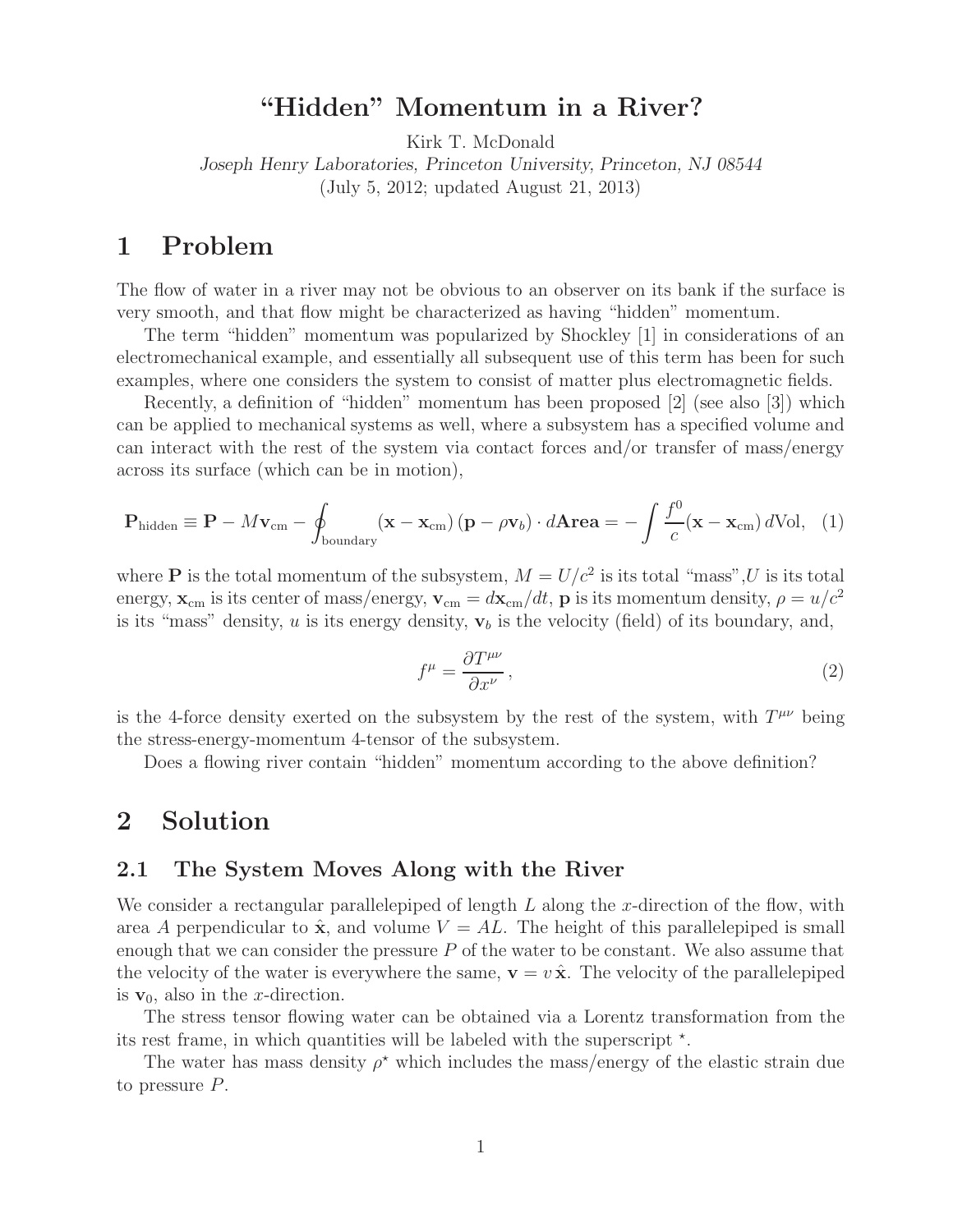The stress-energy-momentum tensor in the rest frame of the water is,

$$
\mathsf{T}^{\star\mu\nu} = \begin{pmatrix} \rho^{\star}c^2 & 0 & 0 & 0 \\ 0 & P & 0 & 0 \\ 0 & 0 & P & 0 \\ 0 & 0 & 0 & P \end{pmatrix}, \tag{3}
$$

The Lorentz transformation  $L_x$  from the rest frame to the lab frame in which the water has velocity  $\mathbf{v} = v \hat{\mathbf{x}}$  can be expressed in tensor form as,

$$
\mathsf{L}^{\mu\nu}_{x} = \begin{pmatrix} \gamma & \gamma v/c & 0 & 0 \\ \gamma v/c & \gamma & 0 & 0 \\ 0 & 0 & 1 & 0 \\ 0 & 0 & 0 & 1 \end{pmatrix}, \tag{4}
$$

where  $\gamma = 1 \sqrt{1 - v^2/c^2} \approx 1 + v^2/2c^2$  when  $v \ll c$ . Hence, the energy-momentum-stress tensor in the lab frame is given by,

$$
\mathsf{T}^{\mu\nu} = (\mathsf{L}_x \mathsf{T}^\star \mathsf{L}_x)^{\mu\nu} = \begin{pmatrix} \frac{\gamma^2 (\rho^\star c^2 + v^2 P/c^2)}{\gamma^2 v (\rho^\star c^2 + P)/c} & \frac{\gamma^2 v (\rho^\star c^2 + P)/c & 0 & 0}{\gamma^2 (\rho^\star v^2 + P)} & 0 & 0\\ 0 & 0 & P & 0\\ 0 & 0 & 0 & P \end{pmatrix} . \tag{5}
$$

The mass density  $\rho = u/c^2 = T^{00}/c^2$  in the lab frame is,

$$
\rho = \frac{\gamma^2}{c^2} \left( \rho^{\star} c^2 + \frac{v^2 P}{c^2} \right) \approx \rho^{\star} \left( 1 + \frac{v^2}{c^2} \right),\tag{6}
$$

to order  $1/c^2$ , the mass is  $M = \rho V$ , the momentum density **p** is given by  $p_i = T^{0i}/c$ ,

$$
\mathbf{p} = -\frac{\gamma^2 v}{c^2} \left( \rho^{\star} c^2 + P \right) \hat{\mathbf{x}} \approx \left( \rho + \frac{P}{c^2} \right) \mathbf{v},\tag{7}
$$

and the total momentum **P** of the parallelepiped in the lab frame is,

$$
\mathbf{P} = \mathbf{p}V \approx \left[\rho^*V\left(1 + \frac{v^2}{c^2}\right) + \frac{PV}{c^2}\right]\mathbf{v} = \left(M + \frac{PV}{c^2}\right)\mathbf{v}.
$$
 (8)

Then, according to the first version of definition (1), the parallelepiped has no "hidden" momentum in the lab frame,

$$
\mathbf{P}_{\text{hidden}} = \mathbf{P} - M\mathbf{v}_{\text{cm}} - \oint_{\text{boundary}} (\mathbf{x} - \mathbf{x}_{\text{cm}}) (\mathbf{p} - \rho \mathbf{v}_b) \cdot d\mathbf{Area}
$$
  
=  $\mathbf{P} - M\mathbf{v}_{\text{cm}} - \mathbf{p}V + \rho V\mathbf{v}_b = 0,$  (9)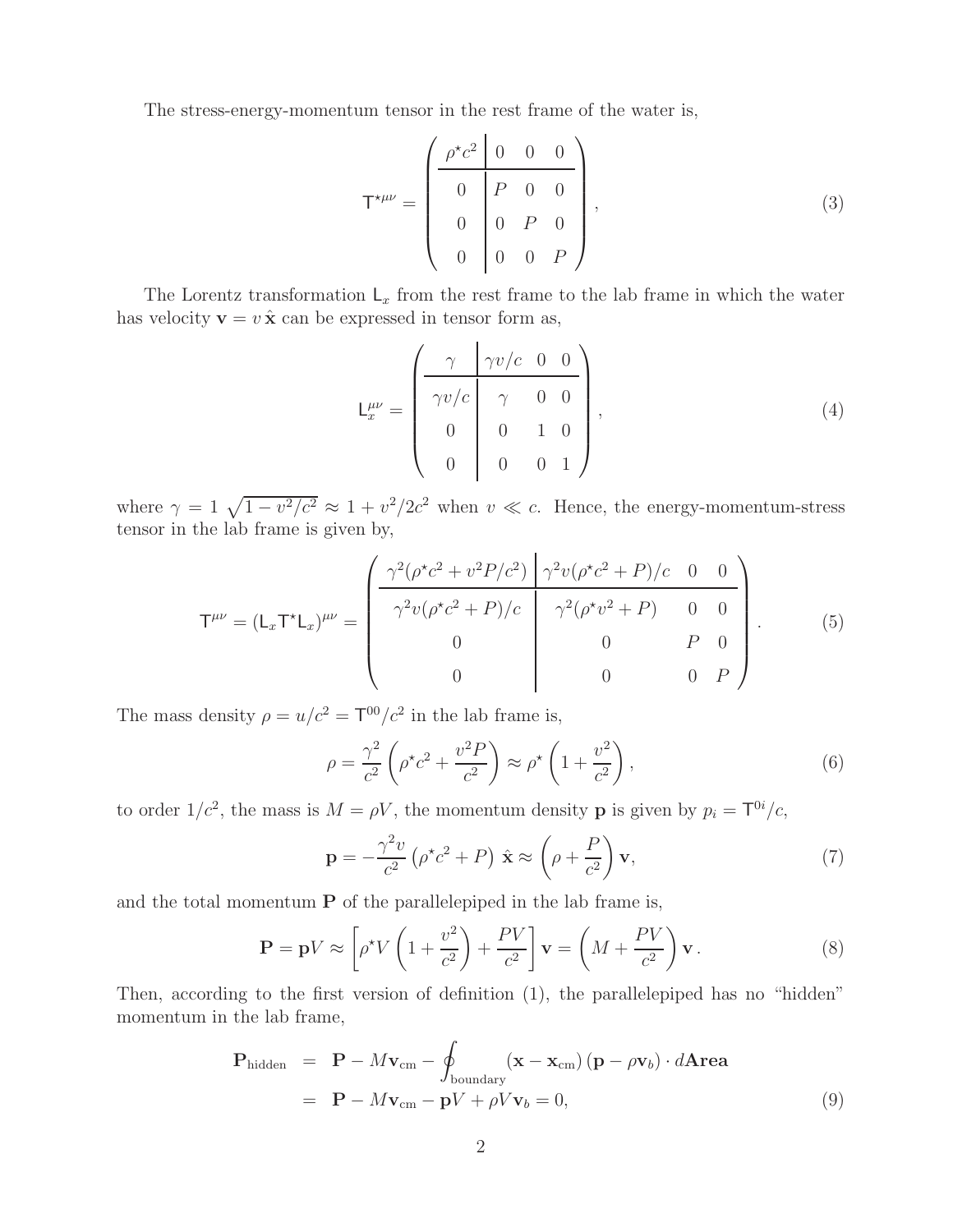since  $\mathbf{v}_{\text{cm}} = \mathbf{v}_b = \mathbf{v}_0$ .

Although the total momentum **P** of the parallelepiped in the lab frame has two "relativistic" terms of order  $1/c^2$ , as given in eq. (8), there is no "hidden" momentum in the water whether  $\mathbf{v}_0$  is zero or not, according to definition  $(1)$ .

#### **2.1.1 Alternative Analysis**

According to definition (1) the "hidden" momentum (of a subsystem) can also be written as,

$$
\mathbf{P}_{\text{hidden}} = -\int \frac{f^0}{c} (\mathbf{x} - \mathbf{x}_{\text{cm}}) \, d\text{Vol}, \tag{10}
$$

where,

$$
f^{\mu} = \frac{\partial T^{\mu\nu}}{\partial x^{\nu}}.
$$
\n(11)

is the 4-force density exerted on the subsystem by all other subsystems, and  $T^{\mu\nu}$  is the stressenergy-momentum tensor of the subsystem (which is zero outside its bounding surface).

In the present example,  $f^0 = \partial T^{0\nu}/\partial x^{\nu}$  vanishes inside the parallelepiped (if we ignore the effect of gravity, as if the "river" flows in "outer space"), while having  $\delta$ -function terms at its ends. We consider that the integral in eq. (10) is taken over only the interior of the volume of the subsystem (*i.e.*, of the parallelepiped), in which case we again find  $P_{hidden} = 0.1$ 

### **2.2 The System is at Rest**

We can also consider the system to be a parallelepiped at rest in the lab frame, in which case  $\mathbf{v}_{cm} = 0 = \mathbf{v}_b$ , and the "hidden" momentum is given by,

$$
\mathbf{P}_{\text{hidden}} = \mathbf{P} - M\mathbf{v}_{\text{cm}} - \oint_{\text{boundary}} (\mathbf{x} - \mathbf{x}_{\text{cm}}) (\mathbf{p} - \rho \mathbf{v}_b) \cdot d\mathbf{Area}
$$

$$
= \mathbf{P} - \mathbf{p}V \approx \left( M + \frac{PV}{c^2} \right) \mathbf{v} - \left( \rho + \frac{P}{c^2} \right) V \mathbf{v} = 0. \tag{12}
$$

## **References**

[1] W. Shockley and R.P. James, *"Try Simplest Cases" Discovery of "Hidden Momentum" Forces on "Magnetic Currents"*, Phys. Rev. Lett. **18**, 876 (1967), http://kirkmcd.princeton.edu/examples/EM/shockley\_prl\_18\_876\_67.pdf

<sup>&</sup>lt;sup>1</sup>D. Vanzella appeared to argue that the subsystem consisting of the water inside the parallelepiped can be regarded as having a boundary much larger than this, in which case the boundary integral in eq. (9) vanishes and  $P_{\text{hidden}} = \mathbf{P} - M\mathbf{v}_0 = M(\mathbf{v} - \mathbf{v}_0) + PV\mathbf{v}/c^2$ , while eq. (10) leads to  $P_{\text{hidden}} = T^{0x} V \hat{\mathbf{x}}/c = \mathbf{p}V = \mathbf{P}$ . The inconsistency between these two results for nonzero velocity  $\mathbf{v}_0$  of the parallelepiped indicates to the author that it is not valid to take the volume and surface used in the integrals of definition (1) to be different from the volume that defines the subsystem.